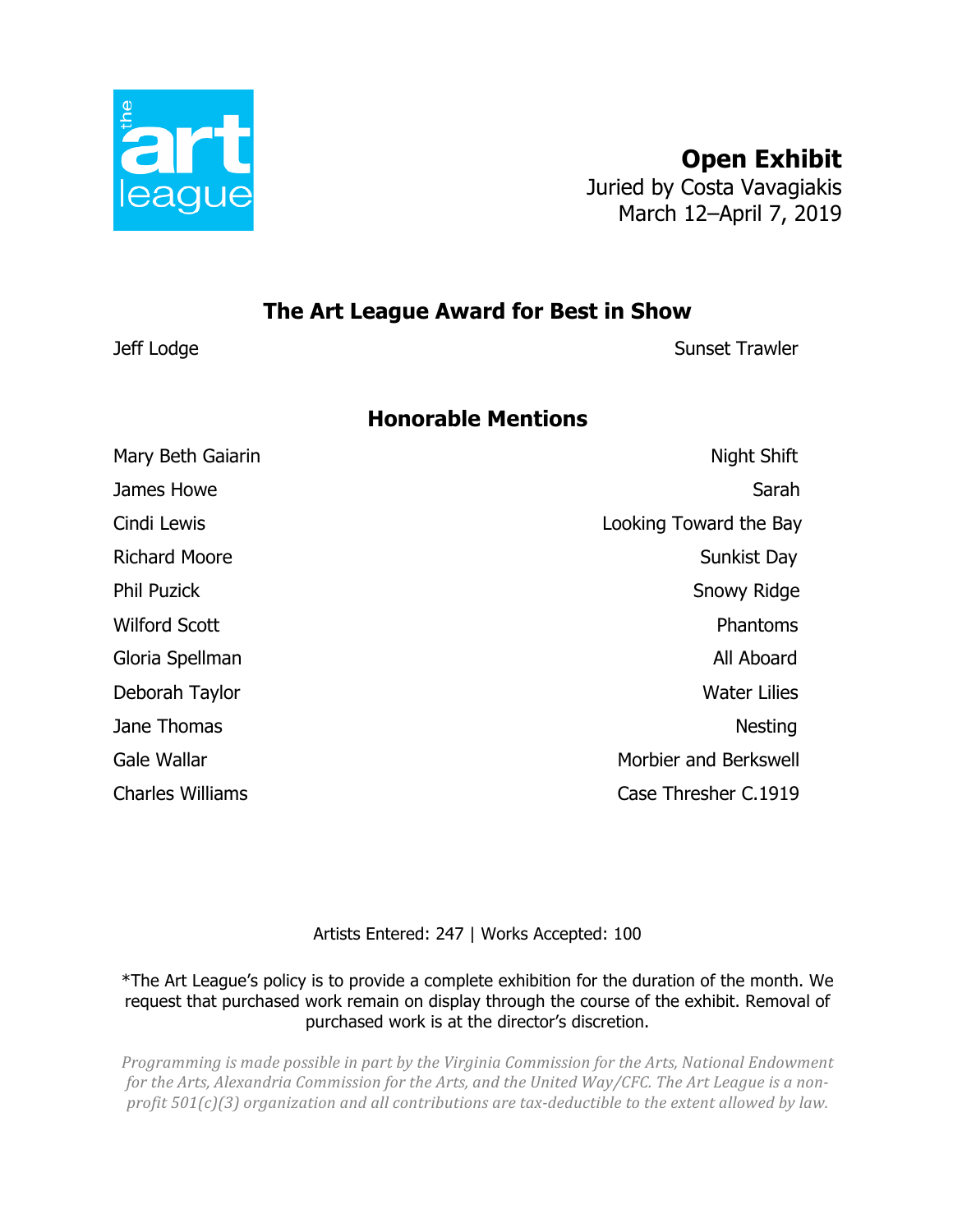## **Juror's Dialogue**

Not confined by theme or medium, open exhibits at The Art League gallery give artists the opportunity to submit their best work, from airy pastels to lustrous ceramics. Through hundreds of distinct entries, our exhibiting members approach their work from vastly different perspectives. Some express opinions on current events; others experiment with color. Two artists may capture a similar landscape, yet one uses a camera, and the other, oil paint. Thus, all-media exhibits present the juror with unique challenges. They must curate an exhibit that both showcases the individual artist and forms a cohesive show. This month our juror, painter Costa Vavagiakis, was up to the task.

### **Haven Ashley: What was it like digitally curating an exhibit?**

Costa Vavagiakis: First off, it's difficult to judge an open media show. There is so much variety of style, technique, and medium. That being said, it can be hard to pick up some of the qualities digitally, like the texture. You have to *sense* the quality of the work instead. Though the jury process is harder [than in-person jurying] it's still fun. I make it work.

## **What advice do you have for artists submitting their work digitally?**

Context is everything. Your work is always going to be judged if you put it on display, and you always have what I call "A" and "B" work. You never want to show your "A" work with your "B" work—it will bring down the better piece, and sometimes the lesser piece will stand out more. Just put your best piece in.

## **Did you notice any recurring subjects or themes emerging as you made selections?**

I was impressed with the overall substance in the work. The intent, the quality—nothing was trivial. The artists here seem very committed.

### **How did your own work as an artist influence your decisions?**

I became known for painting an interior, a still life and a cityscape all in one. So, when setting up a still life, bring objects that have significance to you and will generate a visual response in the viewer. A good still life is a formal arrangement with a personal connection. I will spend hours just placing the objects.

### **As an instructor, what guidance do you often give your students?**

You gotta feel passionate about it or forget it. Without intent, you'll make a blah piece. The creative process should be a powerful experience.

### **What advice do you have for artists who were not selected this time?**

Rejection is tough, but it will always be a part of the art-making experience. There are so many close calls! And subjectivity always plays a role, you can't deny that.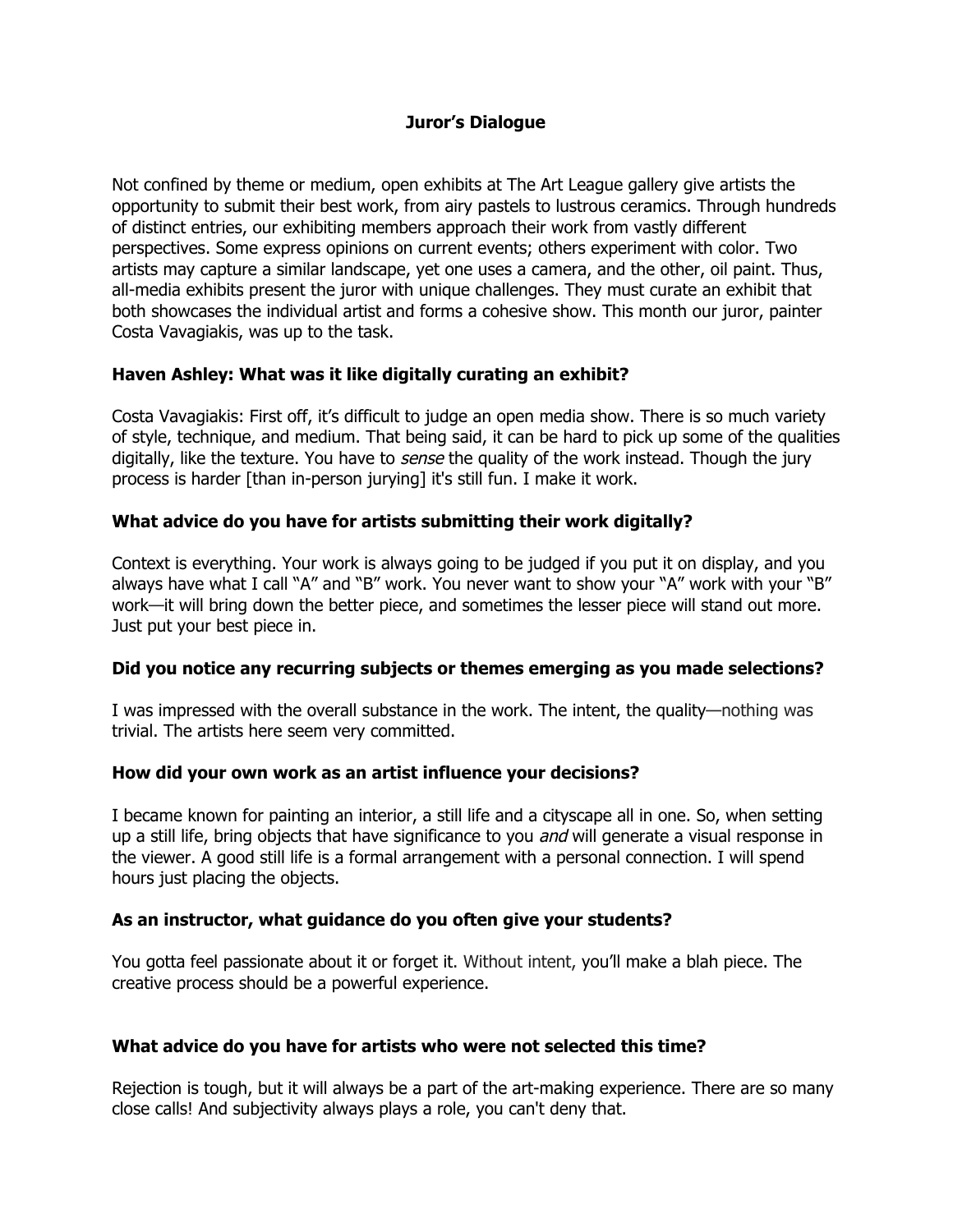| 0050 ABEL, R.          | DECONSTRUCTED SUNSET           | <b>ACRYLIC</b>     | \$525  |
|------------------------|--------------------------------|--------------------|--------|
| 0053 ALFUTH, D.        | SPECIMEN CASE NO. 6            | SCULPTURE COLLAGE  | \$800  |
| 0011 BACHMAN, K.       | <b>GONDOLAS</b>                | OIL                | \$1000 |
| 0104 BAHADORI, A.      | NEIGHBORHOOD                   | MIXED MEDIA        | \$2100 |
| 0016 BAKER, R.         | <b>AUTUMN MOSAIC</b>           | <b>PHOTOGRAPHY</b> | \$200  |
| 0040 BARKER-BARZEL, V. | <b>AURORA FARMS</b>            | PRINTMAKING        | \$227  |
| 0068 BARTHELL, B.      | MOVIN' ON UP                   | <b>ACRYLIC</b>     | \$850  |
| 0124 BEST GILLMANN, K. | <b>ROBUST PINES</b>            | <b>ACRYLIC</b>     | \$900  |
| 0080 BEVELAQUA, J.     | <b>WEDDING DRESS</b>           | OIL                | \$850  |
| 0016 BRODFUEHRER, C.   | JAMIE                          | WATERCOLOR         | \$300  |
| 0055 BRUNINI, N.       | PEBBLE BEACH                   | <b>WATERCOLOR</b>  | \$500  |
| 0108 CAPESTANY, C.     | <b>CAMEL MAN</b>               | WATERCOLOR         | \$375  |
| 0044 COOK, W.          | <b>REFLECTIONS</b>             | <b>ACRYLIC</b>     | \$300  |
| T0033CORCORAN, C.      | <b>FLYING HOME</b>             | <b>ACRYLIC</b>     | \$888  |
| 0087 DAX SOLANO, S.    | <b>SERENITY</b>                | OIL                | \$3000 |
| T0091DELANEY, E.       | <b>FORSYTHIA</b>               | <b>ACRYLIC</b>     | \$1400 |
| 0121 DOBROVOLSKI, K.   | <b>LATE NIGHT</b>              | MIXED MEDIA        | \$250  |
| 0134 DOORSIO           | DAINGERFIELD ISLAND            | <b>ACRYLIC</b>     | \$600  |
| T0075FALLER, D.        | LONELY MORNING AT HAINES POINT | <b>PHOTOGRAPHY</b> | \$275  |
| 0008 FRIEDMAN, R.      | TREES IN THE SNOW              | <b>PHOTOGRAPHY</b> | \$200  |
| * 0092 GAIARIN, M.     | NIGHT SHIFT                    | OIL                | \$175  |
| 0034 GARANT, J.        | IT'S ALL ABOUT THE SHADOW      | <b>ENCAUSTIC</b>   | \$350  |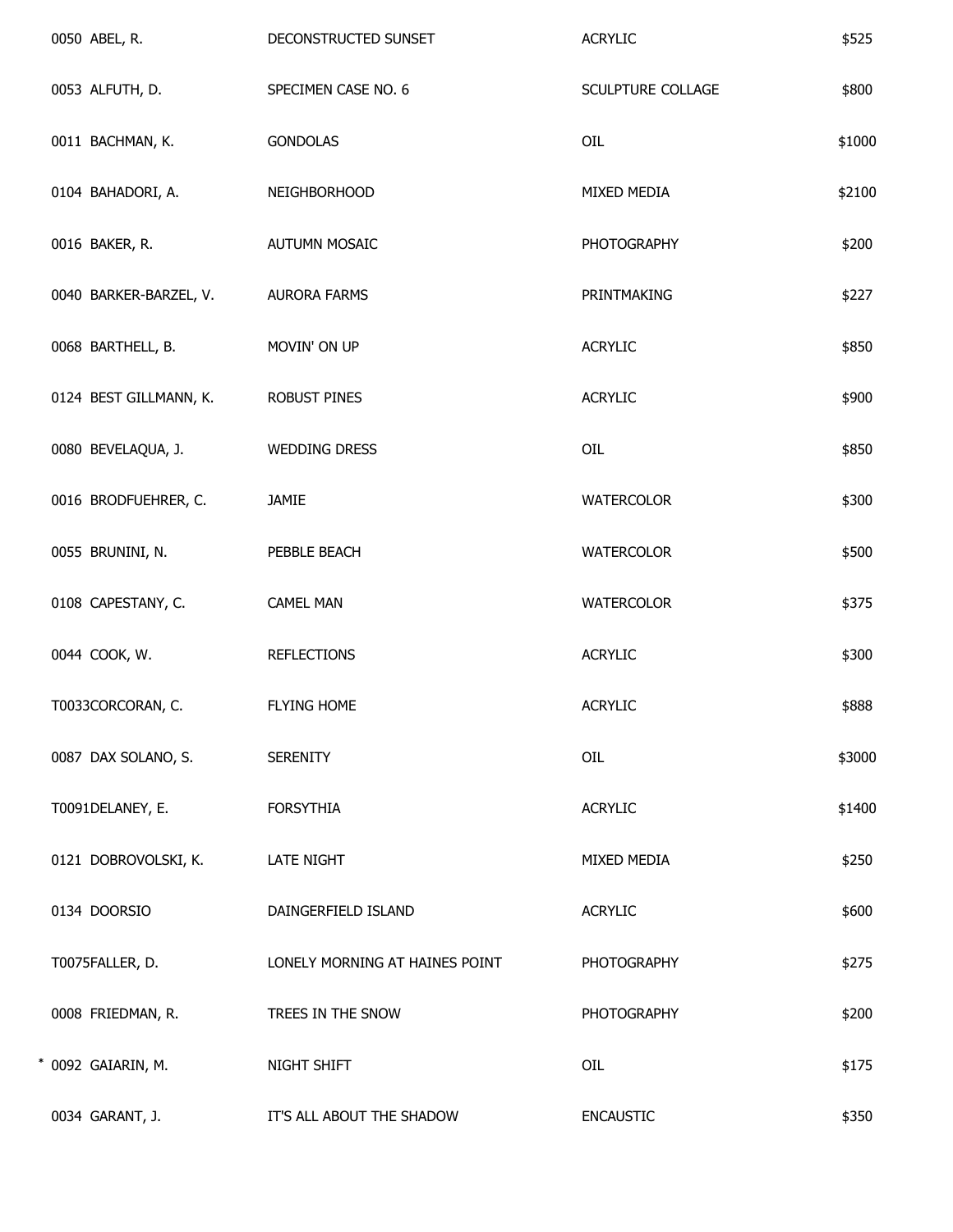| T0042GERALIS, R.   | <b>GUITAR PLAYER</b>                | OIL                 | \$600   |
|--------------------|-------------------------------------|---------------------|---------|
| 0113 GOODROW, R.   | <b>RODEO</b>                        | <b>WATERCOLOR</b>   | \$350   |
| T0023GOODRUM, H.   | <b>EXPLORATIONS</b>                 | <b>PHOTOGRAPHY</b>  | \$250   |
| T0036GRISDELA, C.  | <b>TRANSIT</b>                      | MIXED MEDIA         | \$2250  |
| 0010 HANES         | ABOVE THE FRAY                      | <b>PASTEL</b>       | \$900   |
| 0100 HEEKIN, J.    | SEE THROUGH                         | ACRYLIC MIXED MEDIA | \$225   |
| 0023 HENDERSON, C. | LONE TREE, INISHEE                  | <b>PHOTOGRAPHY</b>  | \$595   |
| * 0072 HOWE, J.    | <b>SARAH</b>                        | <b>RED CHALK</b>    | \$375   |
| 0109 HOWREN, N.    | <b>CEDAR WAXWING</b>                | <b>PHOTOGRAPHY</b>  | \$900   |
| 0126 JACKSON, M.   | BOATS AT DAINGERFIELD ISLAND MARINA | OIL                 | \$425   |
| 0093 KEANE, N.     | <b>INTENTION #5</b>                 | <b>ACRYLIC</b>      | \$225   |
| 0033 KUHN, G.      | <b>MONA</b>                         | <b>DRAWING</b>      | \$900   |
| 0025 LACY, A.      | SHOPPING IN MYKONOS                 | <b>WATERCOLOR</b>   | \$450   |
| 0122 LANDRY, A.    | SUNRISE AT RIVERBEND                | OIL                 | \$350   |
| 0041 LANE, S.      | GAEA, III                           | OIL                 | \$600   |
| 0066 LEE, H.       | OLD HOUSE                           | <b>PHOTOGRAPHY</b>  | \$250   |
| 0064 LEE, J.       | <b>NOSTALGIA</b>                    | <b>PHOTOGRAPHY</b>  | \$300   |
| 0100 LEGECKIS, M.  | <b>GATEWAY MADONNA</b>              | <b>WATERCOLOR</b>   | \$750   |
| * 0118 LEWIS, C.   | LOOKING TOWARD THE BAY              | <b>GOUACHE</b>      | \$275   |
| ** 0103 LODGE, J.  | SUNSET TRAWLER                      | <b>ACRYLIC</b>      | \$3500  |
| 0014 MÁNLAPAZ, J.  | ALL ABOUT JANE                      | OIL                 | \$12000 |
| 0096 MANN, J.      | ARABIAN NIGHTS                      | <b>PHOTOGRAPHY</b>  | \$345   |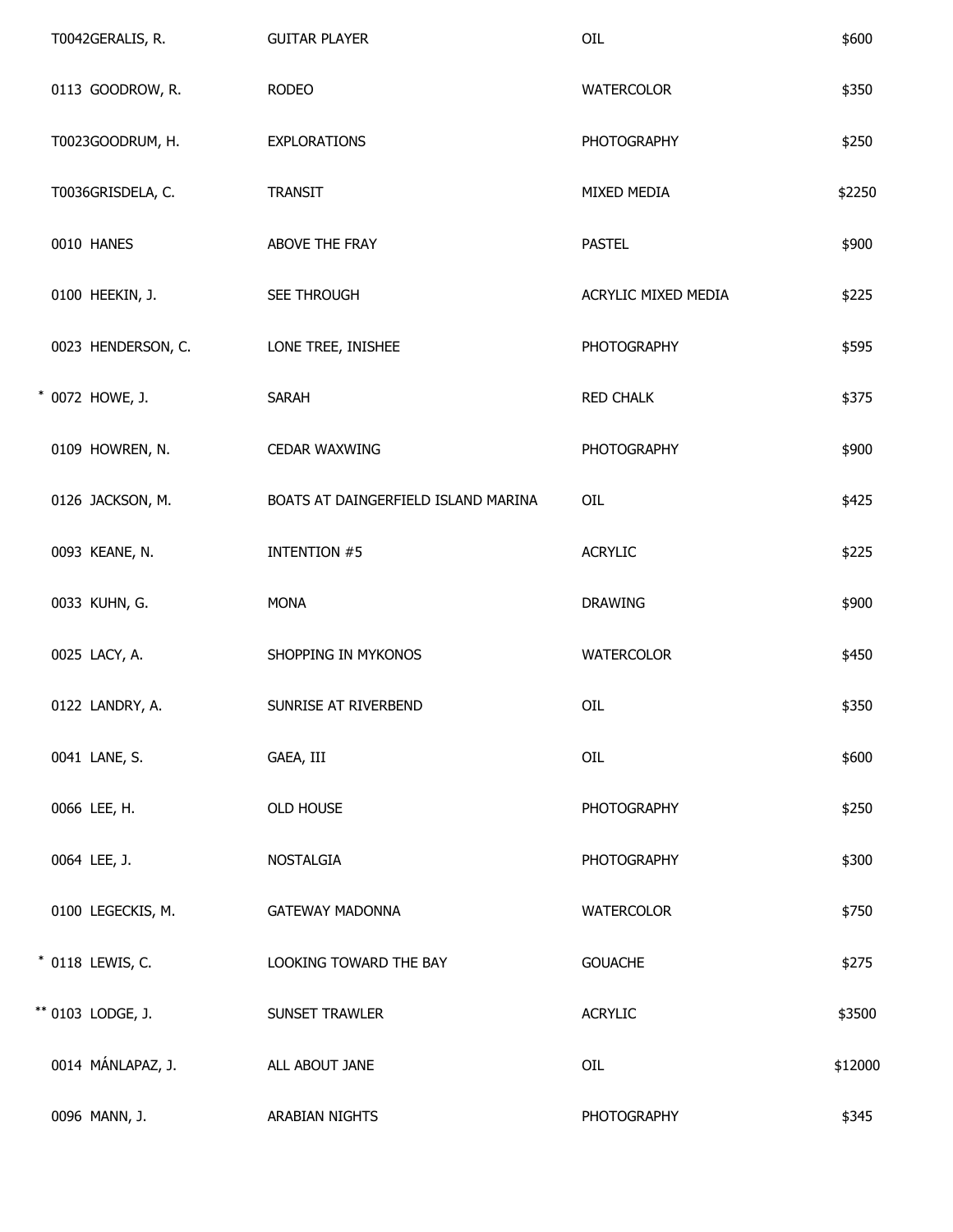|  | 0014 MASTRANGELO, M. | SOLDIERING THRU WITH THE FLU                                  | OIL                                             | \$500   |
|--|----------------------|---------------------------------------------------------------|-------------------------------------------------|---------|
|  | 0080 MAZARELLA, J.   | RU SQUARED                                                    | <b>ACRYLIC</b>                                  | \$1200  |
|  | 0108 MCBURNEY, C.    | ALA MOANA - RAKU                                              | <b>CERAMIC RAKU-FIRED</b>                       | \$395   |
|  | 0028 MCDONALD, D.    | AT PEACE                                                      | <b>PHOTOGRAPHY</b>                              | \$200   |
|  | 0048 MCKNIGHT, L.    | 5 POOLS                                                       | <b>PHOTOGRAPHY</b>                              | \$300   |
|  | 0086 MCSORLEY, M.    | <b>TRAIN 8408</b>                                             | OIL                                             | \$425   |
|  | 0061 MEHRA, M.       | THE GOOD LIFE                                                 | <b>WATERCOLOR</b>                               | \$895   |
|  | 0007 MEHTA, L.       | A BENCH TO DREAM IN THE YARD                                  | OIL                                             | \$800   |
|  | 0099 MILLER, S.C.    | <b>GREETING IN THE ALLEY</b>                                  | <b>ACRYLIC</b>                                  | \$10000 |
|  | 0079 MINEHAN, M.     | HARPER'S FERRY WINDOW                                         | PHOTOGRAPHY ARCHIVAL PRINT                      | \$300   |
|  | * 0128 MOORE, R.     | SUNKIST DAY                                                   | OIL                                             | \$1200  |
|  | 0123 OHANA           | YUGEN - THE MYSTERIOUS PROFUNDITY VOL.1 PAINTING SUMI-INK AND | INDIA INK ON                                    | \$1200  |
|  | 0035 ONG, A.         | LIGHTHOUSE - NASSAU, BAHAMAS                                  | <b>WATERCOLOR</b>                               | \$500   |
|  | 0090 PARSON, J.      | <b>NAP TIME</b>                                               | PHOTOGRAPHY DIGITAL                             | \$150   |
|  | 0059 PATRICK, N.     | LEBANON, NJ                                                   | ACRYLIC ON CANSON<br>PLEIN AIR                  | \$177   |
|  | 0004 PECCINI, M.     | CAT                                                           | OIL                                             | \$900   |
|  | 0099 PEIRCE, W.      | <b>LARGE VESSEL</b>                                           | SCULPTURE WOOD                                  | \$800   |
|  | 0005 PLAZIBAT, A.    | FEELING GOOD IN SAINT LUCIA                                   | <b>WATERCOLOR</b>                               | \$350   |
|  | * 0058 PUZICK, P.    | SNOWY RIDGE                                                   | <b>ACRYLIC WATER-SOLUBLE</b><br><b>GRAPHITE</b> | \$500   |
|  | 0127 REYNOLDS, P.    | <b>AGHAST</b>                                                 | DRAWING GRAPHITE                                | \$750   |
|  | 0003 RIASATI, R.     | <b>FIGURINE</b>                                               | OIL                                             | \$720   |
|  | 0079 ROWE, T.        | SHE LEFT                                                      | <b>PHOTOGRAPHY</b>                              | \$220   |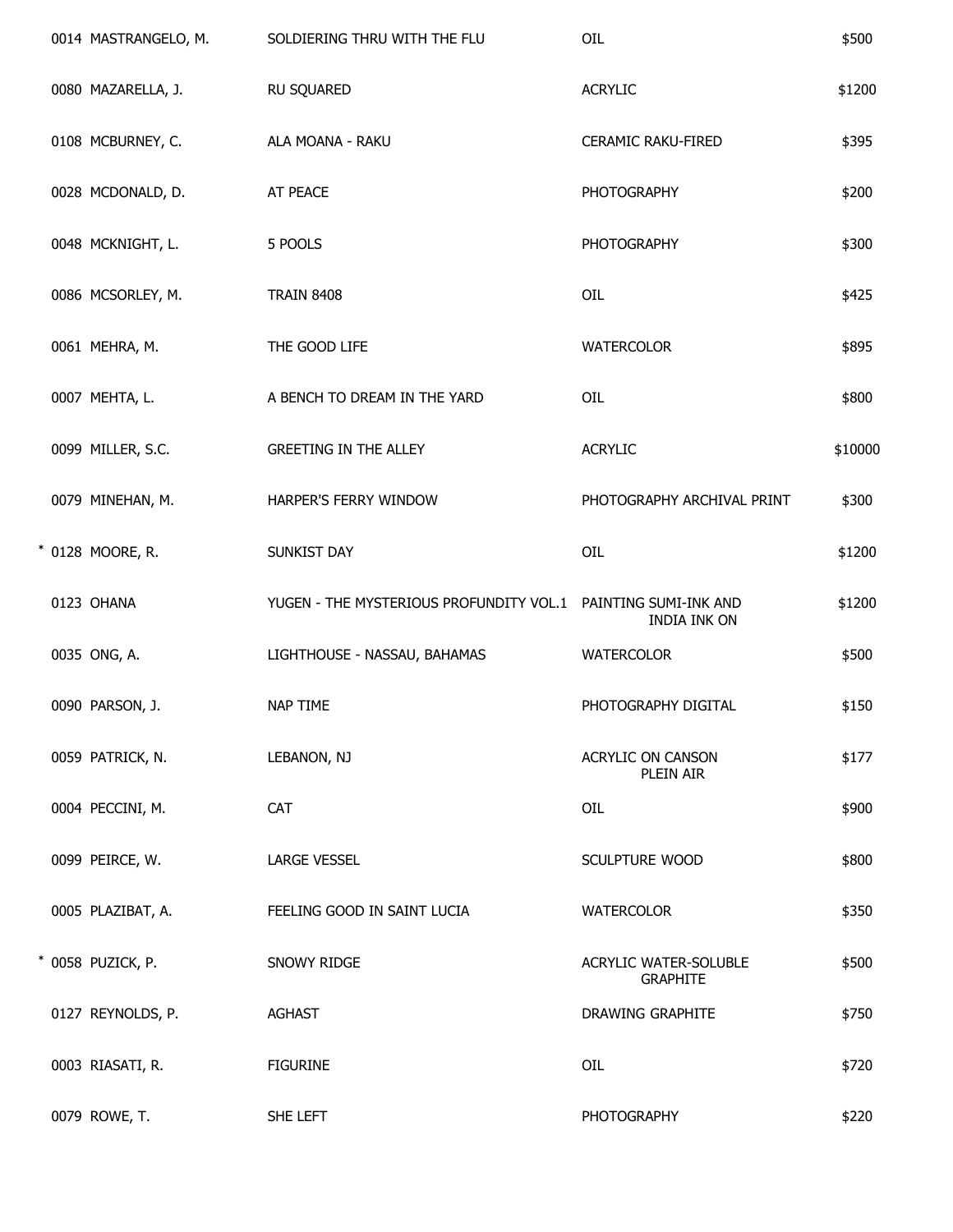|  | 0064 RUBIN, S.         | <b>BLUE DREAM</b>                                         | ACRYLIC COLLAGE                              | \$850  |
|--|------------------------|-----------------------------------------------------------|----------------------------------------------|--------|
|  | 0098 RUPPERT, A.       | TOUCHE!                                                   | <b>SCULPTURE</b>                             | \$1500 |
|  | 0052 RYAN, J.          | <b>BEL HAVEN MARINA</b>                                   | <b>ACRYLIC</b>                               | \$125  |
|  | 0017 SABIN, C.         | <b>IPRAYERS</b>                                           | PHOTOGRAPHY ARCHIVAL<br><b>DIGITAL PRINT</b> | \$245  |
|  | 0012 SAMPSON, H.       | ESTHER'S UMBRELLA BEHIND THE GARAGE                       | PHOTOGRAPHY ARCHIVAL                         | \$175  |
|  | 0081 SANDERS, S.       | THE WHITE DRESS                                           | <b>PHOTOGRAPHY</b>                           | \$200  |
|  | 0049 SAUNDERS, J.      | SARAH STANDING TALL                                       | DRAWING INK                                  | \$750  |
|  | 0132 SCHMITZ, K.       | 1% OXYGEN                                                 | <b>ACRYLIC</b>                               | \$690  |
|  | * 0115 SCOTT, W.       | <b>PHANTOMS</b>                                           | <b>PHOTOGRAPHY</b>                           | \$295  |
|  | 0095 SEALE, D.         | DOUBLE POINT FL.                                          | OIL                                          | \$950  |
|  | 0081 SEYMOUR, P.       | THE OLD GUARD SENTINEL TOMB OF THE<br>UNKNOWN IN THE RAIN | PHOTOGRAPHY PLATINUM &<br>PALLADIUM          | \$385  |
|  | 0012 SHAH, S.          | <b>MAYA</b>                                               | ACRYLIC COLLAGE/PASTEL                       | \$2100 |
|  | 0046 SILVER, M.        | UNDER THE BOARDWALK                                       | PHOTOGRAPHY ON CANVAS                        | \$275  |
|  | * 0112 SPELLMAN, G.    | ALL ABOARD                                                | <b>PHOTOGRAPHY</b>                           | \$230  |
|  | 0088 STAIGER, M.       | PAPER PIECE, GRAFT SERIES 17, SEE BLUE                    | ACRYLIC CARANDACHE<br>AND GRAHITE            | \$1425 |
|  | 0038 STIER, J.         | JOHNSON CANYON                                            | PHOTOGRAPHY ARCHIVAL PAPER<br>AND INK        | \$240  |
|  | * 0073 TAYLOR, D.      | <b>WATER LILIES</b>                                       | OIL                                          | \$195  |
|  | * 0101 THOMAS, J.      | <b>NESTING</b>                                            | WATERCOLOR ON YUPO                           | \$350  |
|  | 0004 TIRNAZ AFSHAR, P. | MAPLE MARSHLANDS                                          | OIL                                          | \$1450 |
|  | 0043 TISARA, N.        | <b>WOODLAND FROST</b>                                     | UNGLAZED MOTHER-OF-<br>PORCELAIN PEARL TILE  | \$1600 |
|  | 0029 TOLSTOY, A.       | ANOTHER WORLD                                             | <b>WATERCOLOR</b>                            | \$550  |
|  | 0094 TOULSALY, C.      | <b>CALL OF NATURE</b>                                     | <b>SCULPTURE MARBLE</b>                      | \$3500 |